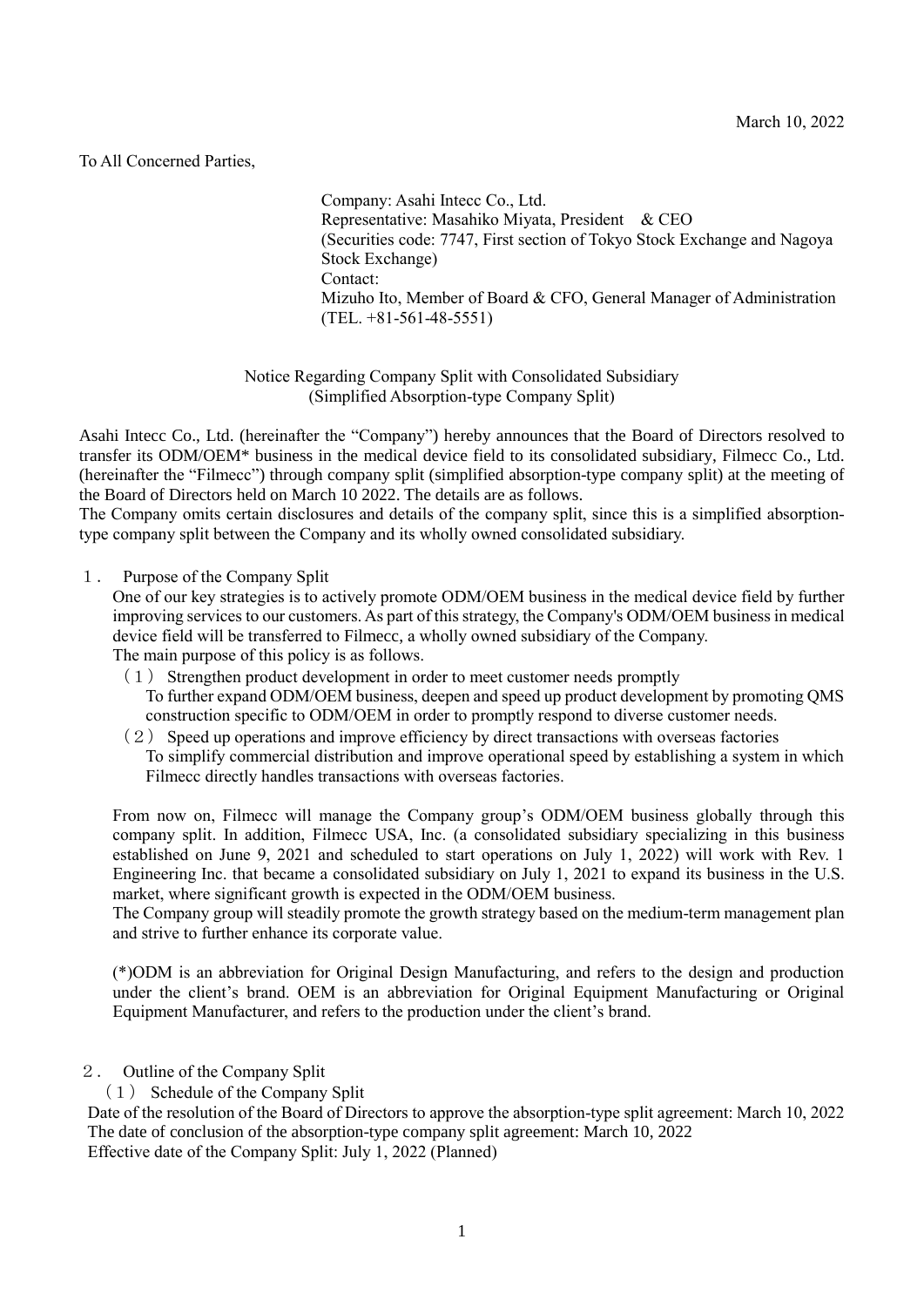\*The approval at the respective Company's General Meeting of shareholders will be omitted since the Company Split is a simplified absorption-type company split pursuant to Paragraph 2 of Article 784 of the Companies Act of Japan for the Company, and simplified absorption-type company split pursuant to Paragraph 1 of Article 796 of the Companies Act of Japan for Filmecc.

- (2) Method of the Company Split A simplified absorption-type company split in which the Company will be the splitting company and Filmecc will be the successor company.
- (3) Details of the allotment related to the Company Split There will be no allotment of shares or other monetary items upon the Company Split.
- (4) Handling of stock acquisition rights and bonds with stock acquisition rights upon the Company Split Not applicable
- (5) Change in capital due to the Company Split There will no change in the Company's share capital as a result of the Company Split.
- (6) Rights and obligations to be transferred to the successor company Filmecc will succeed to certain assets, liabilities, and other rights and obligations related to the Company's ODM/OEM business in the medical device field to the scope stipulated in the agreement.
- (7) Expected fulfillment of obligations The Company believes that there are no issues with the prospect of fulfilling such obligations with regard to the obligations to be borne by the successor company in connection with the Company Split.

|                                                      | $\alpha$ , where $\alpha$ is the companies inversed in the company spin $\alpha$ | $(110 \text{ or } 200 \text{ times})$ |  |  |  |
|------------------------------------------------------|----------------------------------------------------------------------------------|---------------------------------------|--|--|--|
|                                                      | Splitting company                                                                | Successor company                     |  |  |  |
| $(1)$ Name                                           | ASAHI INTECC CO., LTD.                                                           | Filmecc Co., Ltd.                     |  |  |  |
|                                                      | 1703 Wakita-cho, Moriyama-ku,<br>3-100 Akatsuki-cho, Seto-shi, Aichi             |                                       |  |  |  |
| (2) Location                                         |                                                                                  | Nagoya-shi, Aichi                     |  |  |  |
| title<br>$(3)$ Name<br>of  <br>and<br>representative | Toshiya Osawa, President & CEO<br>Masahiko Miyata, President & CEO               |                                       |  |  |  |
|                                                      | Development, manufacturing and                                                   | ODM/OEM of medical devices            |  |  |  |
|                                                      | sale of medical devices                                                          | (development, manufacturing and       |  |  |  |
| (4) Description of business                          | Development, manufacturing and                                                   | sales)                                |  |  |  |
|                                                      | sale of ultra-fine stainless steel wire                                          |                                       |  |  |  |
|                                                      | ropes, terminal processed products,                                              |                                       |  |  |  |
|                                                      | etc.                                                                             |                                       |  |  |  |
| (5) Capital                                          | 18,860 million yen                                                               | 99 million yen                        |  |  |  |
| (6) Date of establishment                            | July 8, 1976                                                                     | September 20, 1996                    |  |  |  |
| (7) Number of outstanding                            | 271,633,600 shares                                                               | 1,980 shares                          |  |  |  |
| shares                                               |                                                                                  |                                       |  |  |  |
| (8) Book closing date                                | June                                                                             | June                                  |  |  |  |
| (9) Major shareholder and<br>Shareholding ratio      | The Master Trust Bank of Japan                                                   | INTECC CO.,<br>ASAHI<br>LTD.          |  |  |  |
|                                                      | Ltd. (trust account) $13.47\%$                                                   | 100%                                  |  |  |  |
|                                                      | Bo-en Holdings Co. Ltd.<br>8.49%                                                 |                                       |  |  |  |
|                                                      | Custody Bank of Japan Ltd.                                                       |                                       |  |  |  |
|                                                      | 8.06%<br>(trust account)                                                         |                                       |  |  |  |
|                                                      | HI-LEX Corporation<br>2.98%                                                      |                                       |  |  |  |
|                                                      | Y.K. ICSP<br>2.65%                                                               |                                       |  |  |  |

3. Overview of the companies involved in the Company Split (As of December 31, 2021)

(10) Financial conditions and operating results for the latest fiscal year (FYE June 2021)